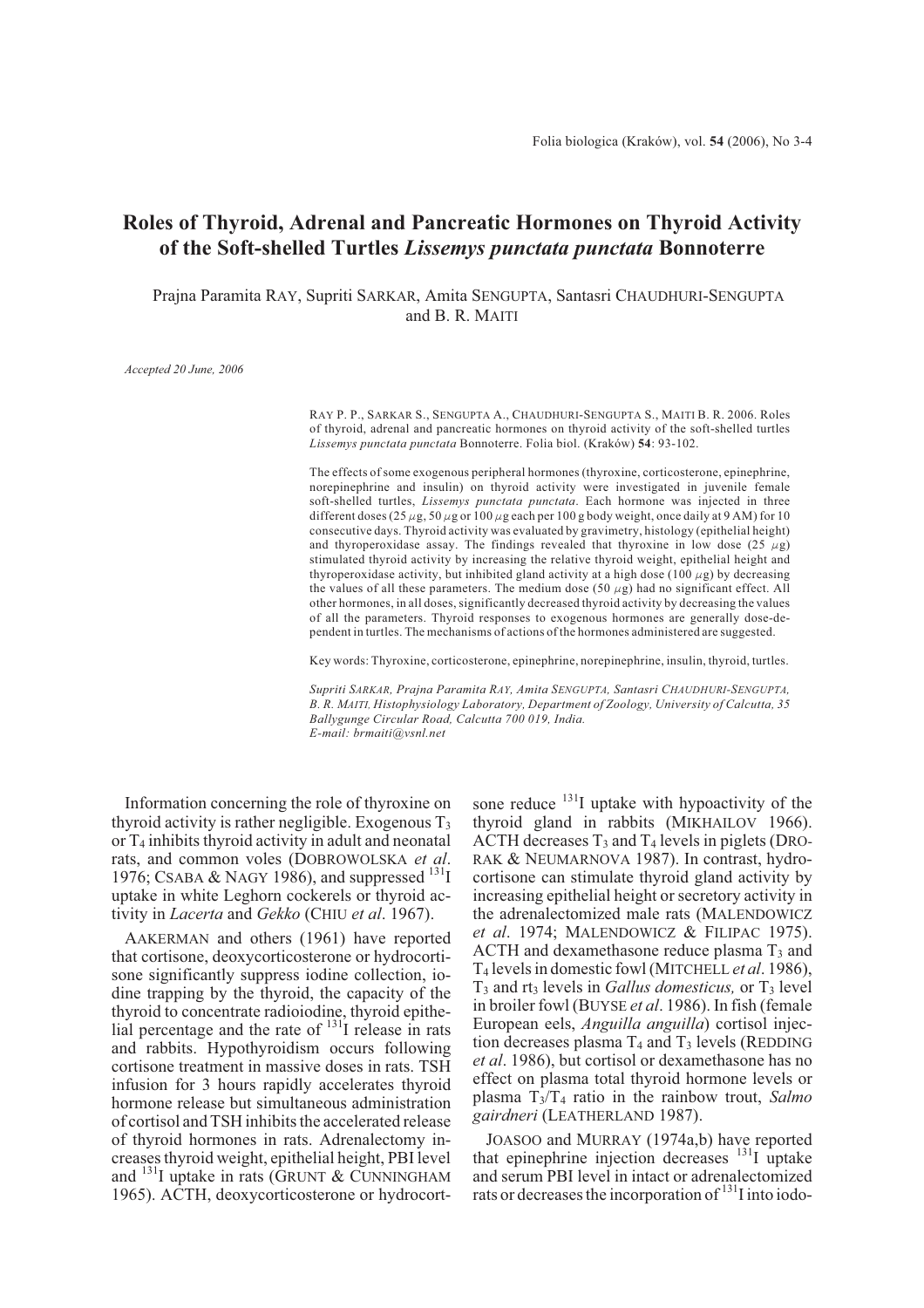thyronine and  $^{131}$ I uptake (over 24 hrs) by the thyroid gland in a dose related manner in rats. Epinephrine and norepinephrine significantly inhibit the TSH stimulated  $T_4$  level in the thyroid gland of mouse *in vitro* (MAAYAN *et al*. 1981; TAKAMURA *et al*. 1982). But in dogs, intravenous injection of epinephrine increases the  $PBI<sup>131</sup>$  level, attributable to the elevations of both  $T_3$  and  $T_4$  levels. In both juvenile and adult pigeons epinephrine and norepinephrine in lower dosage have no effect on the thyroid, but in higher dosage stimulate the thyroid gland histologically (BHATTACHARYA 1971). In contrast to the latter report, in Arctic Charr, *Salvelinus alpinus*, acute depression of plasma  $T_4$  level occurs following higher doses of epinephrine and norepinephrine treatments (EALES *et al*. 1986).

KUMARESAN and TURNER (1966) have shown that insulin injection (0.99  $\mu$ g to 1.22  $\mu$ g/100 g body weight daily) increases the thyroid hormone secretion rate for shorter duration or even 8-14 days after withdrawal of the hormone treatment in rats. Long-term insulin treatment with successive increase of dose also increases  $\frac{131}{11}$  uptake in rats, but not in rabbits (CHRISTEL *et al.* 1970). In fetal rat thyroid culture, insulin enhances  $^{125}$ I incorporation into bound iodithyronines and tyrosines (NATAF *et al.* 1972). Insulin administration in rats, kept on a low iodine diet and  $KClO<sub>4</sub>$ , or on  $KClO<sub>4</sub>$  and 6-propyl-2-thiouracil, increases thyroid weight compared to the rats kept on goitrogens alone (JOLIN *et al*. 1974). Insulin increases serum TSH and  $T_3$  levels in female rats (LEUNG *et al*. 1975) or thyroid hormone level in dogs (BLUM *et al*. 1977). Contrasting results are available in birds. Insulin injection decreases plasma  $T_3$  and  $T_4$  levels concomitant with a profound hypoglycemia in fed and fasted birds, and the effect is more pronounced in fasted than fed birds (MITCHELL & RAJA 1986).

The literature available indicates that thyroid, adrenocortical and adrenomedullary hormones have generally inhibitory actions on thyroid activity, but pancreatic insulin has a stimulating effect on thyroid gland in most of the homeothermic vertebrates studied. Information on the hormonal influence of thyroid activity in poikilotherms is scarce, especially in turtles. In the current article this problem was resolved in the soft-shelled turtle.

## **Material and Methods**

Juvenile female turtles, *Lissemys punctata punctata*, Bonnoterre, were collected in March from wild populations near Calcutta. Female specimens were selected for the present investigation as they were abundantly available in March. Juvenile soft-shelled turtles (body weight ranging between

300-350 g) were used since their endogenous hormonal millieu of the ovary (evaluated from bioassay of its targets) (SEN & MAITI 1988), adrenal cortex and adrenal medulla (RAY & MAITI 1987) was lower than in adults. Sixty four specimens were divided in 16 groups of 4 each. They were kept in small groups to avoid effects due to population stress (DE *et al*. 1974). Animals were acclimatized to the controlled laboratory conditions (temperature,  $25^{\circ}$ C and light,  $12L:12D$ ) in aquaria  $(150 \text{ cm} \times 90 \text{ cm} \times 60 \text{ cm})$  for 5 days prior to experiments. Hormones were injected intramuscularly into the hind legs of turtles on alternate days for 10 days (Table 1). All the experiments were terminated on day 11 and thyroid glands were dissected from the anaesthetized specimens by sodium barbital injection at a particular time of the day to avoid effect due to diurnal rhythm (CHOWD-HURY *et al*. 1982).

Body weight was recorded prior to autopsy. Thyroid glands were weighed on a torsion balance (Roller-Smith, U.S.A.), immersed in Bouins fluid and processed for histological study. Five  $\mu$ m thick paraffin sections were prepared using a BIOCUT microtome (Cambridge Instruments, England) and stained by the Masson's trichrome technique. The epithelial height of the peripheral and central follicles of the thyroid gland was measured by binocular in  $\mu$ m. At least twenty follicles each for the peripheral and central regions of each section were considered. Ten widely separated sections were studied for each specimen. Thyroperoxidase activity was assayed following the method of BHAT-TACHARYA & DATTA (1971). Thyroid glands were homogenized in 0.05M phosphate buffer (pH 7.0); the homogenates were subjected to differential grades of centrifugation (Sorvall OTD-50, USA) at 105,000 g and the soluble supernatant fractions were assayed for peroxidase activity using  $350 \mu$  mol of hydrogen peroxide as substrate, 0.1M phosphate buffer (pH 7.0) and 1% *O*-dianisidine in methanol as the hydrogen donor. 0.1 ml of Orthodianisidine dye was added to 6 ml of substratephosphate buffer. Subsequently, 2.9 ml of the latter solution was transferred to a test cuvette and the remainder was poured into a control cuvette. At zero time 0-1 ml of enzyme sample was added into the cuvette and mixed. OD was recorded at 420 nm in a Perkin-Elmer spectrophotometer using a 1 cm light path. OD was recorded at 15 s intervals for 2 min and the rate of change of enzyme activity per minute per mg of protein was calculated. The protein was estimated by the method of LOWRY *et al*. (1951).

All the data were analysed by a one-way analysis of variance (ANOVA) followed by Students'*t*-test (SNEDECOR & COCHRAN 1971).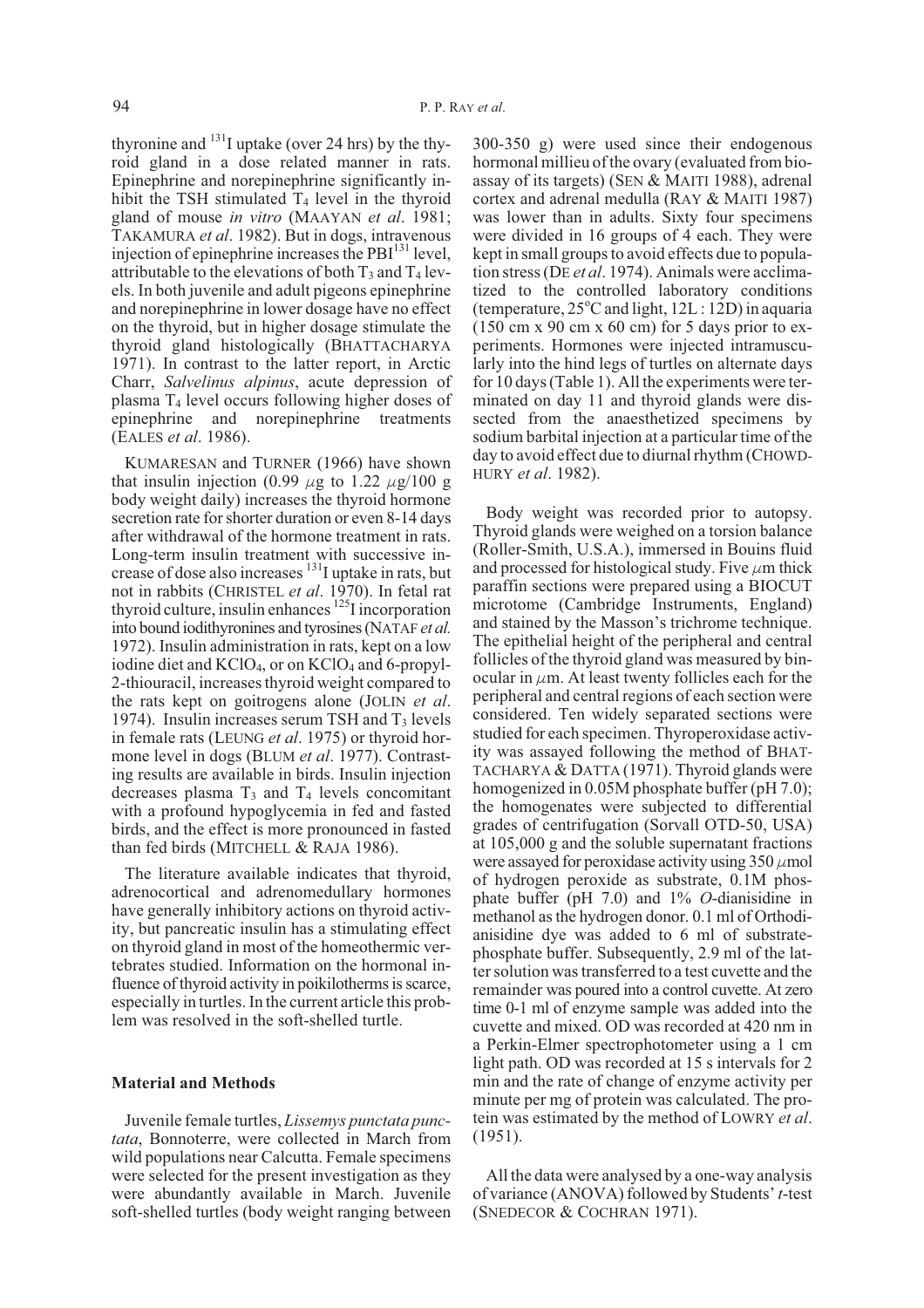| <b>Experimental Protocol</b> |                                                                                           |                                                                                                              |  |
|------------------------------|-------------------------------------------------------------------------------------------|--------------------------------------------------------------------------------------------------------------|--|
| Groups                       | <b>Hormones</b>                                                                           | Dose and duration of treatment<br>for all the hormones<br>$(\mu$ g/100 g body weight daily<br>for $10$ days) |  |
| I: Control                   | Vehicle                                                                                   |                                                                                                              |  |
| Treated $(II, III & IV)$     | Thyroxine (L-thyroxine, 3,3',5,5' tetraiodo-L-thyroxine)<br>$(Sigma, USA, LOTNo, T-2376)$ | $T_1$ : 25 $\mu$ g T <sub>2</sub> : 50 $\mu$ g T <sub>3</sub> : 100 $\mu$ g                                  |  |
| Treated (V, VI & VII)        | Corticosterone ( $\Delta^4$ -pregnene-11 $\beta$ -21-diol-3,20-dione,<br>Sigma, USA)      | Same                                                                                                         |  |
| Treated (VIII, IX $& X$ )    | Epinephrine (Adrenaline bitartarate, Sigma USA,<br>LOT No. E-4375)                        | Same                                                                                                         |  |
| Treated (XI, XII & XIII)     | Norepinephrine (Arterenol bitartarate crystalline,<br>(Sigma, USA, (of No. A-9512)        | Same                                                                                                         |  |
| Treated (XIV, XV & XVI)      | Insulin (Bovine pancreas crystalline, Sigma, USA,<br>$(No. I-5500)$                       | Same                                                                                                         |  |



Fig. 1a-d: a – Histograms showing increased relative weight, b – increased thyro-follicular epithelial heights of the peripheral follicles and c – central follicles, and d – increased peroxidase activity of the thyroid gland after thyroxine treatment in low dose  $(T_1 : 25 \mu g/100 g$  body weight daily for 10 days), without any significant change in these parameters in moderate dose  $(T_2: 50 \mu g/100 g$  body weight daily for 10 days, and decreased values of all the parameters (decreased relative thyroid weight, epithelial heights and thyroperoxidase activity) in higher dose  $(T_3 : 100 \mu g/100 g$  body weight once daily for 10 days) in turtles. (ANOVA for all except medium 50  $\mu$ g dose : P<0.01). (Level of significance by Students'<sup>7</sup>t-test is shown in the figure).

| `able |  |
|-------|--|
|       |  |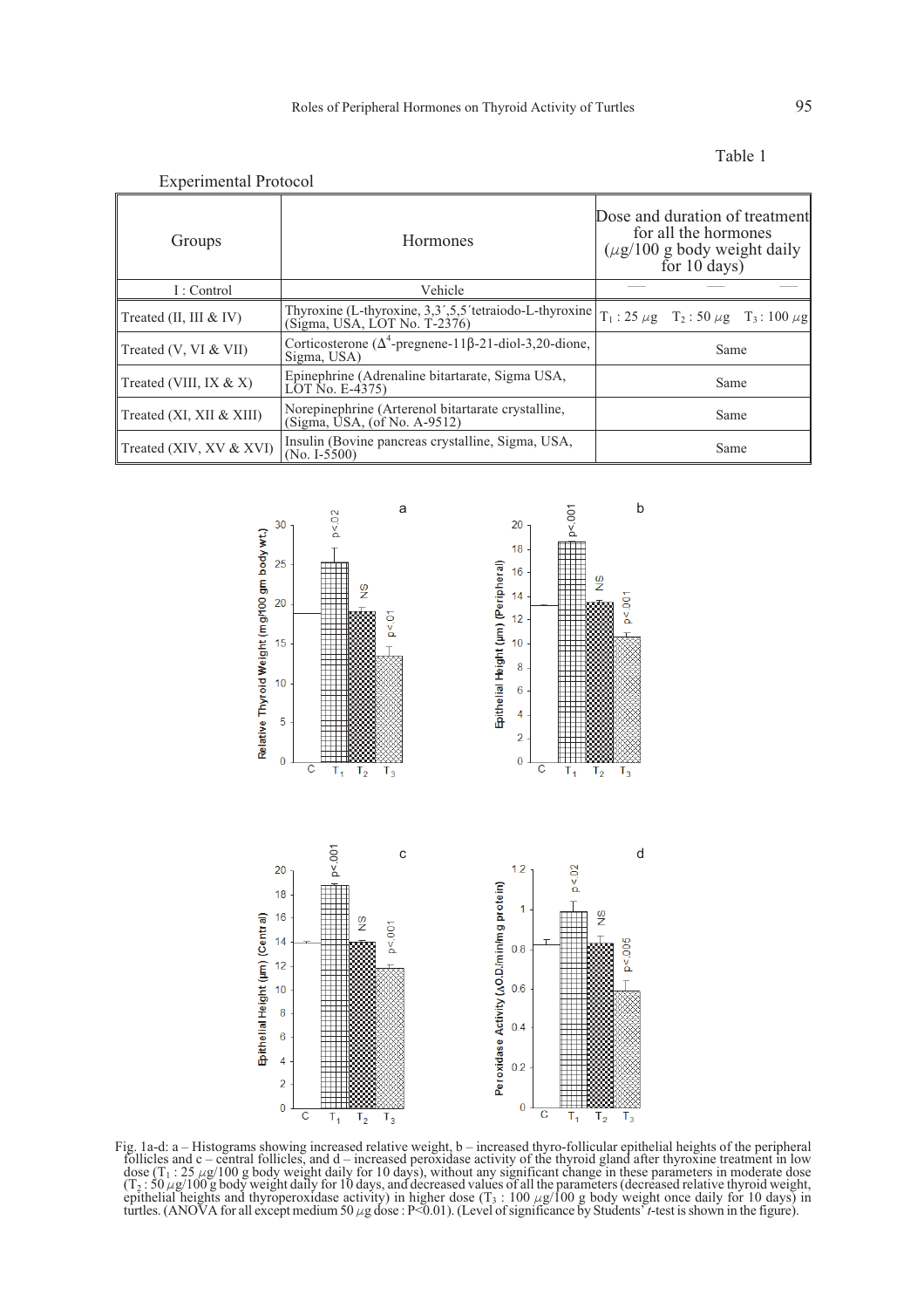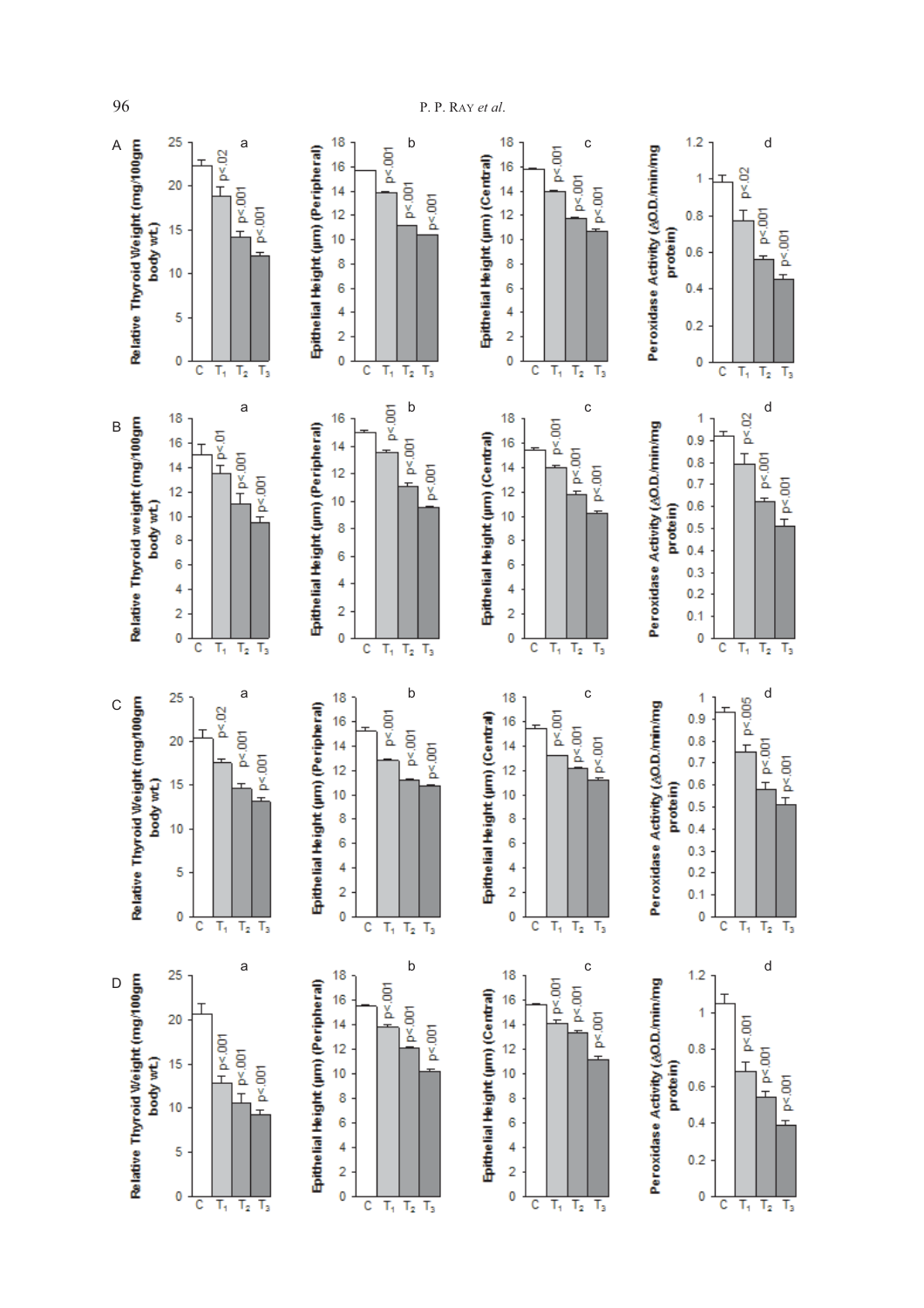# **Results**

# Control

# Thyroid weight

The relative thyroid weight of the control animals is presented in Figs 1a, 2a of A, B, C & D.

## Histology

The thyroid gland, encapsulated by a thin layer of connective tissue, consists of follicles of various shape and size. Each follicle is lined by a single layer of short columnar cells with heterogeneous colloid materials stored in the lumen (Fig. 3A). No significant difference in cell size or epithelial height was marked between the peripheral and central follicles (Figs 1b & c, 2b & c of A, B, C & D).

## Thyroperoxidase

The enzyme activity of the control animals is presented in Figs 1d, 2d of A, B, C & D.

#### Treated

#### Thyroid weight

Thyroxine treatment significantly increased the relative weight of the thyroid gland only in lower dose (25  $\mu$ g), failed to significantly alter the weight in moderate dose (50  $\mu$ g) and decreased it significantly in higher dose (100  $\mu$ g) (Fig. 1a). All other hormones (corticosterone, epinephrine, norepinephrine and insulin) decreased the relative weight of the thyroid gland of turtles (Figs 2a of A, B, C & D). The changes observed after the treatments were dose-dependent.

## Histology

Thyroxine treatment increased the cell size from the short columnar to the columnar type with the appearance of heterogeneous vacuolated colloid materials in the follicular lumen of the thyroid in lower dose (25  $\mu$ g) (Fig. 3B), failed to alter any perceptible change in moderate dose (50  $\mu$ g) and decreased cell size from the short columnar to the cuboidal type with the homogeneous appearance of luminal colloid materials in higher dose (100  $\mu$ g) (Fig. 3C). Simultaneously, thyro-follicular epithelial height in both the peripheral and central follicles was increased in low dose (25  $\mu$ g), re-

\_\_\_\_\_\_\_\_\_\_\_\_\_\_\_\_\_\_\_\_\_\_\_\_\_\_\_\_\_\_\_\_\_\_\_\_\_

mained unaltered in moderate dose (50  $\mu$ g) and decreased in higher dose (100  $\mu$ g) of thyroxine (Figs 1b & c). All other hormones (corticosterone, epinephrine, nonepinephrine and insulin) decreased the cell size from short columnar to the cuboidal type in both the peripheral and central follicles of the gland. The colloid materials in the follicular lumen were homogeneous after the hormonal treatments. The epithelial height of the thyroid follicles was decreased in both the peripheral and central follicles of the gland (Figs 2b  $\&$  c of A, B, C  $\&$  D). These changes were observed in all the doses of the hormones administered but hormonal actions were dose-dependent (Figs 4A-D).

# Thyroperoxidase

Thyroxine treatment increased peroxidase activity in low dose (25  $\mu$ g), failed to alter the enzyme activity in moderate dose (50  $\mu$ g) and decreased it in higher dose (100  $\mu$ g) in turtles (Fig. 1d). Enzyme activity was decreased in all doses of all other hormones administered in turtles. The changes in peroxidase activity were dosedependent (Figs 2d of A, B, C & D).

## **Discussion**

Exogenous thyroxine has differential action on thyroid activity in soft-shelled turtles. Thyroxine in low dose  $(25 \mu g / 100 g$  body weight) stimulates thyroid activity by increasing the relative weight, follicular epithelial height and peroxidase activity of the thyroid gland, but the hormone is ineffective in moderate dose (50  $\mu$ g / 100 g body weight), as there is no perceptible change marked in the values of these parameters. Whereas, thyroxine in higher dose (100  $\mu$ g / 100 gm body weight) inhibits thyroid activity as evident from the reversed changes to those of the low dose of the hormone administered. Since thyroperoxidase is known to help in iodide transport, oxidation of inorganic iodide to organic iodine and iodination of tyrosil residues (thyroid hormone synthesis) (LARSEN *et al*. 2003), alteration of the enzyme activity might reflect changes in one or more steps of these events leading to an alteration in thyroid hormone synthesis in turtles. Thus, it appears that thyroxine has a biphasic action on thyroid activity in turtles because exogenous thyroxine stimulates thyroid activity initially in lower dose, but inhibits subsequently

Fig. 2. a – Histograms showing decreased relative weight, b and c – decreased epithelial heights of the peripheral (b) and central  $\ddot{\rm c}$ ) follicles, and (d) – decreased peroxidase activity of the thyroid gland in all the doses of the hormones (A – corticosterone, B – epinephrine, C – norepinephrine and D – insulin) administered in turtles. (Group C : control : vehicle, groups  $T_1$  :  $25 \mu g$ ,  $T_2$  :  $50 \mu g$  and  $T_3$  :  $100 \mu g$  each per 100 g body weight daily for 10 days). The cha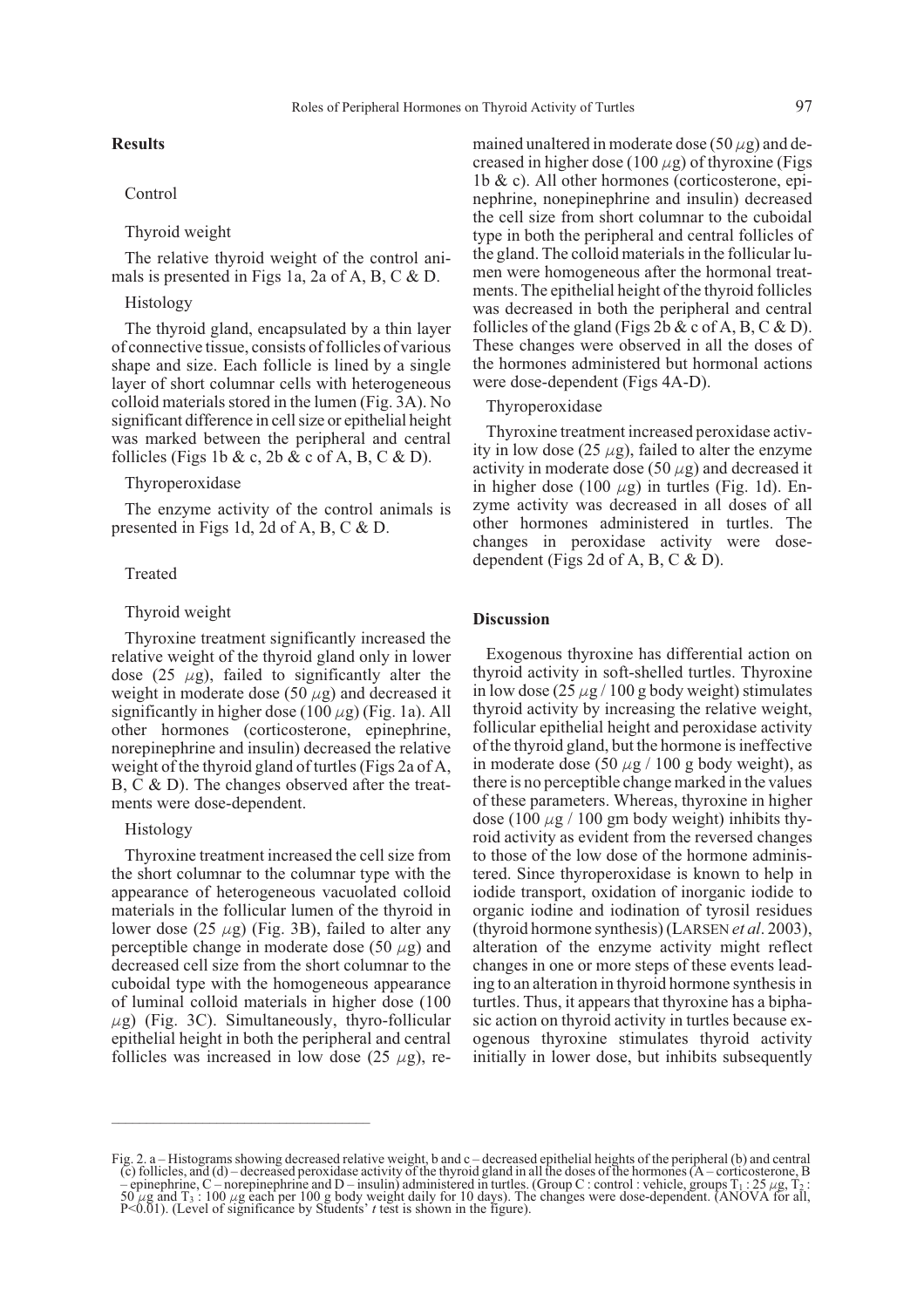

Fig. 3. A – A section through the thyroid gland of control turtle showing short columnar cells in the peripheral follicles with heterogeneous colloid materials found in the lumen. B – Thyroxine treatment in low dose  $(25 \mu g/100 \text{ g})$  body weight, once<br>daily for 10 days) showing increased cell size from the short columnar to the tall columnar type, height and heterogeneous vacuolated colloid materials found in the thyro-follicular lumen of turtles. C – Thyroxine in higher dose  $(100 \mu g/100 g)$  body weight once daily for 10 days) showing decreased cell size from the short columnar to the cuboidal type and decreased secretory activity with homogeneous colloids in the thyro-follicular lumen of stain. Photomicrographs,  $\times 700$ .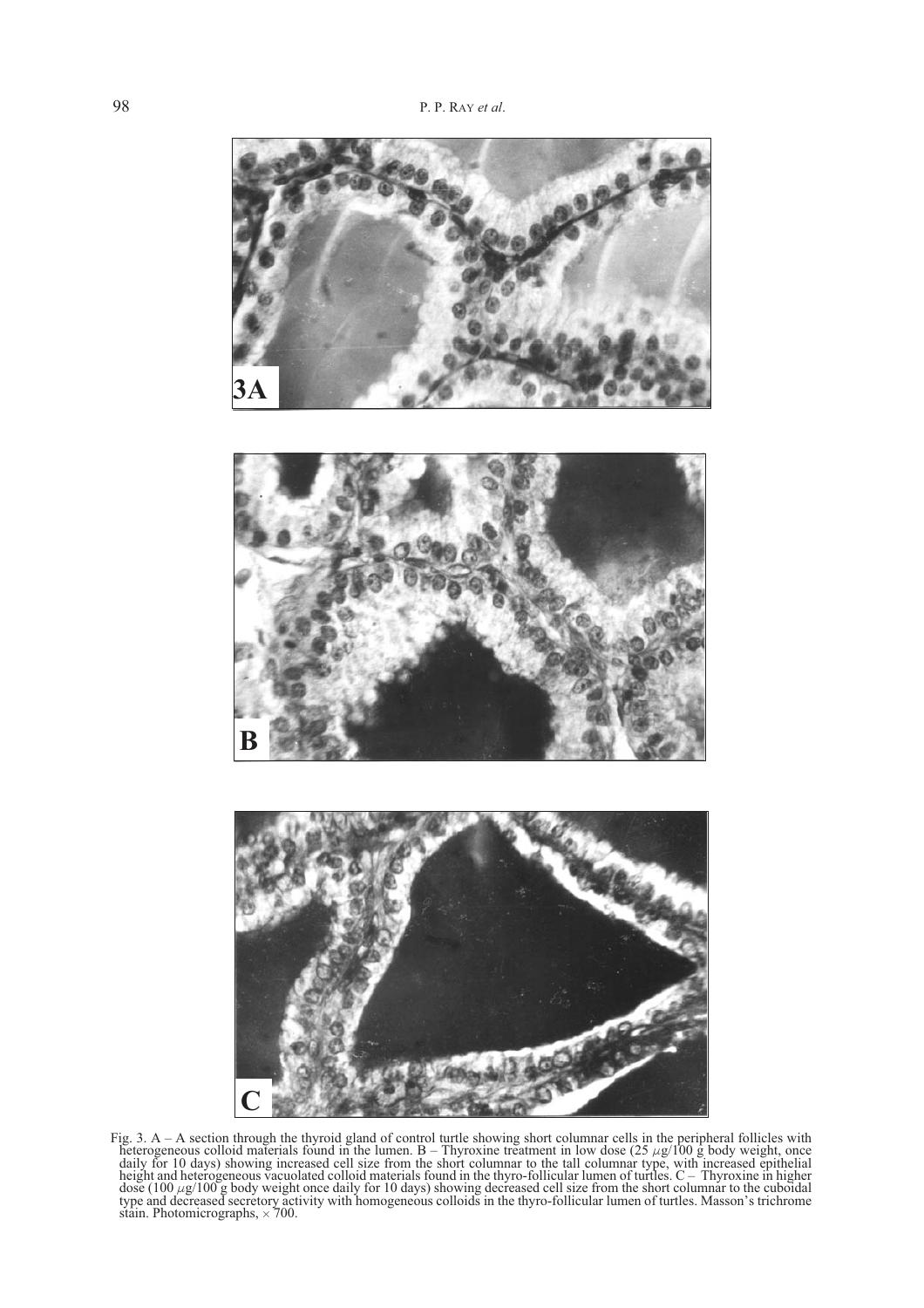

Fig. 4. Sections through the thyroid glands of turtles treated with the hormones (A – corticosterone, B – epinephrine, C – norepinephrine and  $\overline{D}$  – insulin) administered in high dose (100  $\mu$ g/100 g body weight daily for 10 days) showing decreased epithelial cell size from short columnar to the cuboidal type and decreased secretory mate homogeneous colloids in the follicular lumen. Compare with the Fig. 3A of the untreated control. Masson's trichrome stain. Photomic frographs,  $\times$  700.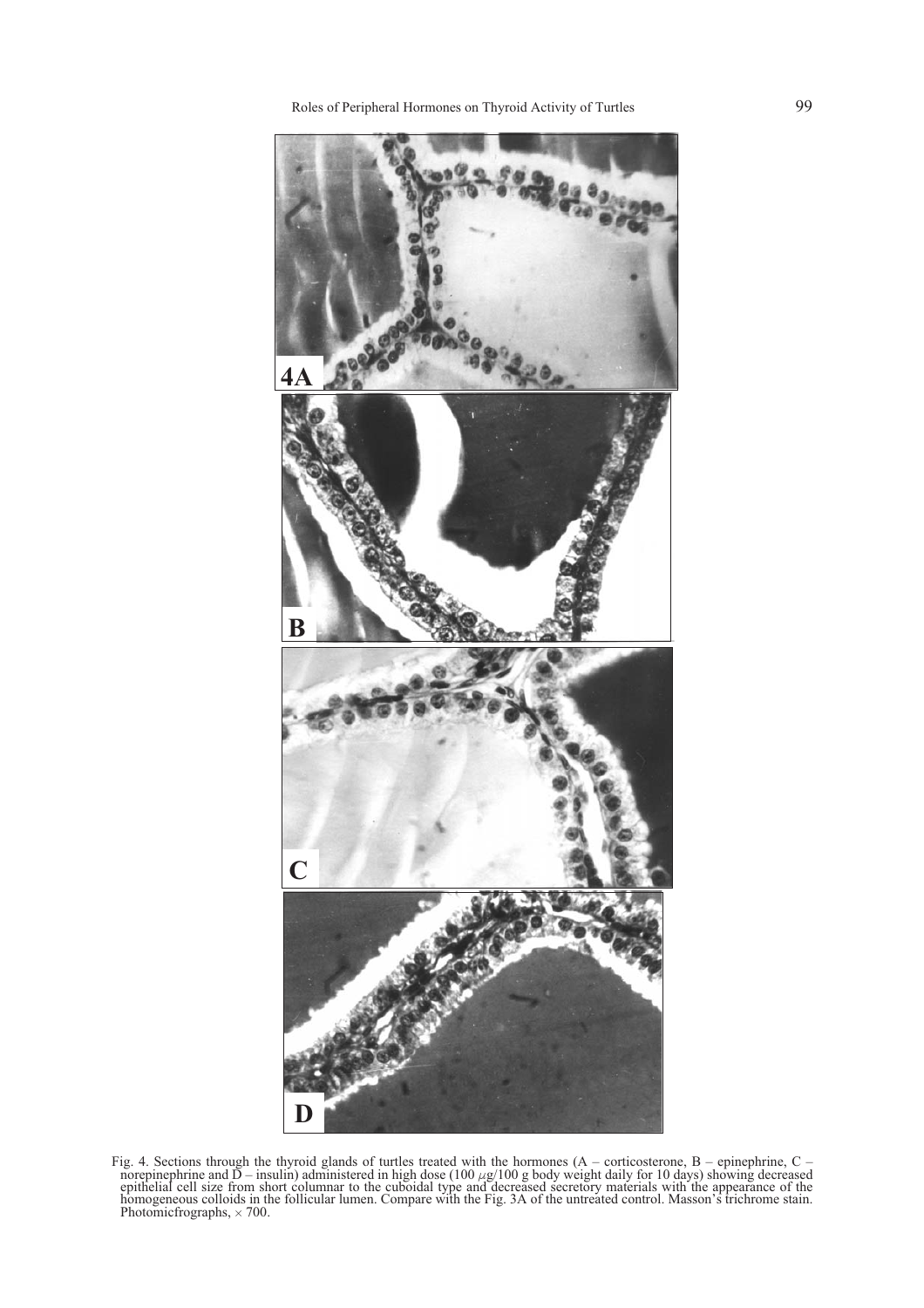with higher dose in turtles. Earlier authors have also observed suppression of thyroid activity by exogenous thyroxine in mammals (CSABA & NAGY 1986), birds and reptiles (CHIU *et al*. 1967) which is comparable to the present result of thyroidal inhibition following high dose of thyroxine, unlike thyroid stimulation in low dose in *Lissemys* turtles. It is known that low dose of  $T_3 / T_4$  stimulates TSH release from the pituitary gland resulting in the stimulation of the thyroid gland, while a high dose reverses the effect (BARANOV *et al*. 1970; FRANCIS 1972). Endogenously low  $T_3$  and T4 levels make the thyrotroph cells more sensitive to TRF than that of higher  $T_3$  and  $T_4$  levels (cf. TURNER & BAGNARA 1976). In the slider turtle *Pseudemys scripta elegans,* it has been shown that pituitaries when incubated in different doses of  $LT_4$  and  $T_3$  cause reductions of both TSH secretion and the response to TRH, which indicates that thyroid hormones act at the level of the pituitary to regulate thyrotropin secretion (DENVER & LICHT 1988). Nevertheless, in this study, a low dose of thyroxine (25  $\mu$ g) stimulated thyroid activity presumably by enhancing TSH synthesis and/or release from the pituitary, or by increasing the sensitivity of thyrotroph cells to TRF. However, a high dose of thyroxine suppresses thyroid activity presumably through a reversed mechanism of stimulation (inhibition of TSH synthesis / release from the pituitary, or by decreasing the sensitivity of thyrotroph cells to TRF by negative feedback action). It is suggested that a low level of exogeneous thyroxine may have stimulated TSH synthesis and/or release which in turn stimulated thyroid activity, whereas a high level of exogenous thyroxine might have inhibited pituitary TSH synthesis and/or release by a negative feedback mechanism in turtles.

Exogenous corticosterone inhibits thyroid activity by decreasing the relative thyroid weight, thyro-follicular epithelial height and thyroperoxidase activity in turtles. Thyroxine synthesis is probably suppressed because thyroperoxidase activity which is known to be related to hormone syntehsis (LARSEN *et al*. 2003), is decreased after corticosterone treatment in turtles. Corticosterone also acts in a dose-dependent manner since the values of these parameters decreased with the increase in the dose of the hormone administered. Inhibitory effects of glucocorticoid, mineralocorticoid and ACTH on thyroid activity have also been reported in mammals (MALENDOWICZ & FILIPAC 1975), birds (MITCHELL *et al*. 1986; BUYSE *et al*. 1986) and fishes (REDDING *et al*. 1986). There are other reports that exogenous cortisone or ACTH suppresses thyroid activity by suppressing pituitary TSH or by reducing the pituitary stimulus to thyroid in mammals. Exogenous TSH elicits

thyroid response in the adrenocorticoid hormonetreated animals. Cortisol inhibits the accelerated release of thyroid hormones in TSH-treated dogs (ACKERMAN *et al*. 1961). ACTH or cortisone decreases the TSH-induced thyroidal uptake of  $131$  in the hypophysectomized rat. Cortisone also reduces the rate of radiodine release from the thyroid gland. Nevertheless, in the present study in *Lissemys* turtles, whether corticosterone inhibits thyroid activity directly at the extra pituitary level (adrenal cortex) or via hypothalamo-hypophysial axis, needs to be confirmed.

Adrenomedullary epinephrine and norepinephrine also inhibit thyroid activity in turtles, since the relative thyroid weight, epithelial height as well as peroxidase activity decrease after the treatments. Thyroid hormone synthesis is probably also inhibited because thyroperoxidase which is known to help in thyroid hormone synthesis (LARSEN *et al*. 2003), is also inhibited after hormonal treatment in turtles. The actions of these hormones are also dose-dependent, since the degree of thyroid response (inhibition) increases with the increase in the dose of the hormone administered in turtles. The present findings corroborate earlier studies which also indicate inhibitory actions of adrenomedullary hormones on thyroid activity in rats and mice (TAKAMURA *et al*. 1982). Epinephrine and norepinephrine are known to act through different pathways. Epinephrine injection decreases  $131$  uptake by the thyroid in intact animals, but increases the uptake in the adrenalectomized animals which indicates that epinephrine acts directly or via the adrenal cortex. Epinephrine in higher dose causes acute suppression of plasma  $T_4$  level (by inhibiting  $T_4$  release from the thyroid) by acting as a local neurotransmitter involving the thyroid, hypophysis or hypothalamus (EALES *et al*. 1986). Norepinephrine suppresses TSHstimulated  $T_4$  release through modulation (decline) of α-adrenergic receptors (MAAYAN *et al.* 1981) without reducing the TSH-induced cyclic AMP level (TAKAMURA *et al*. 1982). Thus, in the current experiment, epinephrine inhibits thyroid activity directly or via adrenal cortex or acts as a neurotransmitter involving the hypothalamohypophysial axis. Norepinephrine exerts its inhibitory action involving  $\alpha$ -adrenergic receptors – pituitary (TSH release and/or synthesis) or  $\alpha$ -adrenergic receptors – hypothalamons (TRF) – hypophysial (TSH) axis in turtles, but such mechanisms of action of epinephrine and norepinephrine need to be confirmed.

Exogenous insulin, like other hormones (corticosterone, epinephrine and norepinephrine) inhibits thyroid activity of the soft-shelled turtles, since the relative weight of the thyroid gland, follicular epithelial height and thyroperoxidase activity are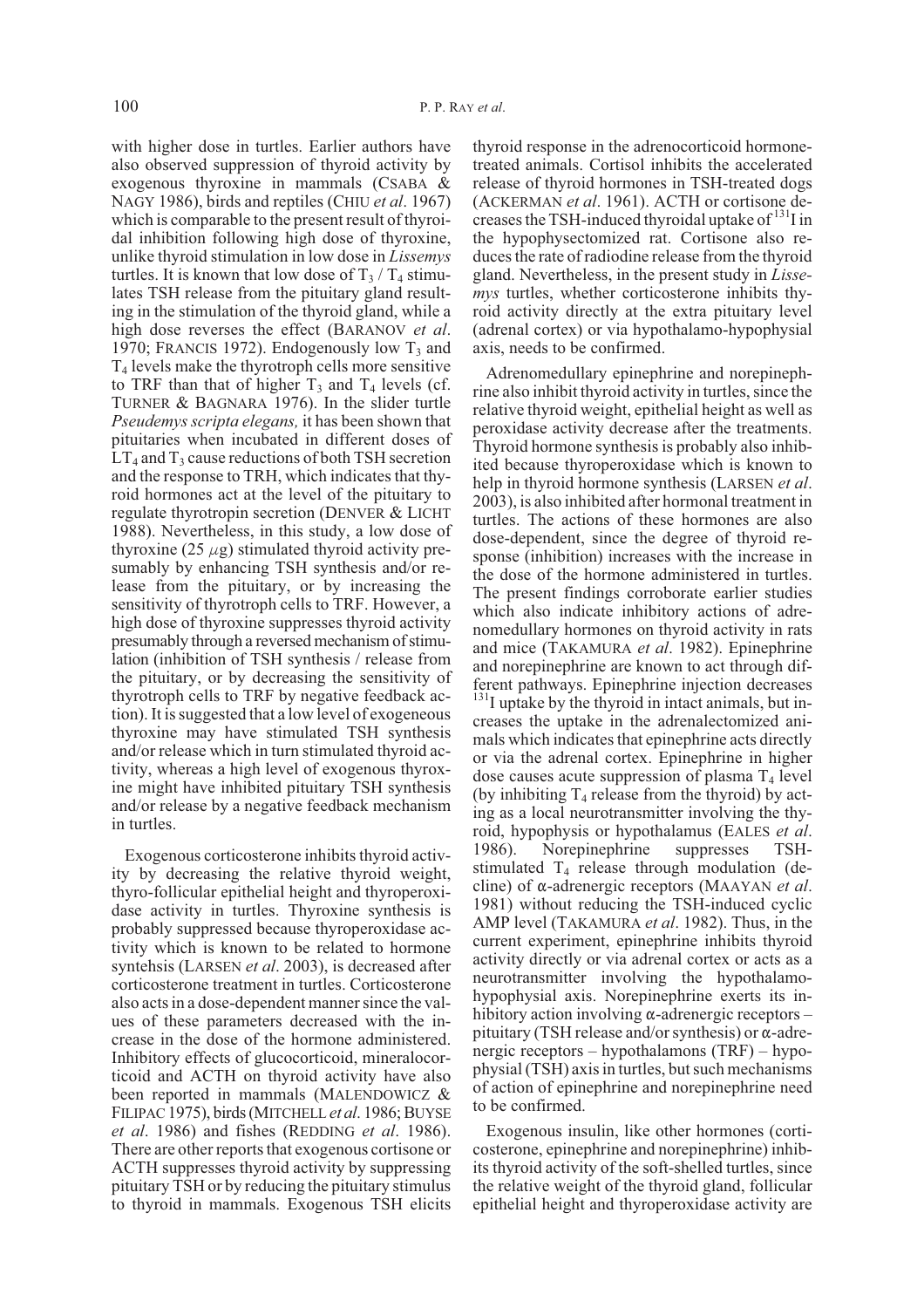decrease. Since thyroperoxidase is known to be involved in various steps of synthesis of thyroid hormones, decreased enzyme activity might also reflect the synthesis and/or release of thyroid hormones in insulin recipient turtles (LARSEN *et al*. 2003). The action of insulin on thyroid activity is also dose-dependent since the degree of response (inhibition) increases with the increase in dose of the hormone administered. The present findings in turtles corroborate those in birds (MITCHELL & RAJA 1986) which, unlike mammals, show stimulation of thyroid activity by exogenous insulin treatment (LEUNG *et al*. 1975; BLUM *et al*. 1977). Whether this discrepancy between reptiles including turtles (poikilotherms) and mammals (homeotherms), is related to different adaptations of poikilothermic and homeothermic vertebrates, species, sex and age of the animals, needs to be ascertained. Insulin administration induces sustained hypoglycemia which in turn suppresses thyroid activity since inadequate glucose delivery is known to inhibit pituitary TSH (ROJDMARK & NYGREN 1983; MITCHELL& RAJA 1986). Moreover, aside from adrenocortical involvement in stress (BENTLEY, 1998), insulin acting as a stress factor is known to elevate plasma catecholamines (KHALIL *et al*. 1986). Thus, in the present experiment, exogenous insulin may have exerted its action through sustained hypoglycemia resulting in TSH suppression which in turn inhibited thyroid activity (insulin-hypoglycemia-TSH-thyroid axis) in turtles. Otherwise, insulin, acting as a stress factor, might have increased the plasma catecholamine level which in turn inhibited thyroid activity. But catecholamines, particularly epinephrine, are well known hyperglycemic hormones (cf. BENTLEY 1998). Thus, insulin-induced hypoglycemia could inhibit thyroid activity presumably without involving adrenal catecholamines in turtles. Whether the precise mechanism of action of insulin on thyroid activity occurs via hypoglycemia and/or through catecholamine stimulation needs to be ascertained in turtles. Nevertheless, decreased thyroid activity following most of the hormones examined could be due to the pharmacological effects of the hormones administered, because the dose of the different hormones may be higher than that of the physiological dose required for thyroid responses (stimulation?) in turtles.

#### **References**

- ACKERMAN N. B., SMITH R. W. Jr., MILLER J. M. 1961. Inter- action of hydrocortisone and thyrotropin on thyroid secre- tion of intact dogs. Metabolism **<sup>10</sup>**: 27-40.
- BARANOV V. G., LOSKUTOVA E. A., PROPP M. V. 1970. De- pression mechanism of thyroid gland function with thyroid hormone. Probl. Endokrinol. **16**: 43-46. (In Russian).
- BENTLEY P. J. 1998. Comparative Vertebrate Endocrinology.<br>3<sup>rd</sup> edn. Cambridge University Press, Edinburgh.
- BHATTACHARYA S. 1971. Thyroid-adrenomedullary cate- chol hormone inter-relationship in the avian physiology. Ph.D. Thesis, University of Calcutta, India.
- BHATTACHARYA S., DATTA A. G. 1971. A comparative study of the peroxidases from thyroid glands of pigeon (*Co- lumbia livia domestica*) and common myna (*Acridotheres tristis*). Comp. Biochem. Physiol. **40B**: 139-145.
- BLUM C., BRISSON-LONGARRE A., NAYER P. D. 1977. Effect of insulin on thyroid hormone blood levels in normal and thyroidectomized dogs. Diabete Metab. **3**: 235-238.
- BUYSE J., DECUYPERE E., SHARP P. J., HUYBRECHTS L. M., KÜHN E. R., WHITEHEAD C. 1986. Effect of corticosterone on circulating concentrations of corticosterone, prolactin, thyroid hormones and somatomedin C and on fattening in broilers selected for high or low fat content. J. Endocrinol. **112**: 229-237.
- CHIU K. W., PHILLIPS J. G., MADERSON P. F. A. 1967. The role of the thyroid in the control of the sloughing cycle in the Tokay (*Gekko gekko*, Lacertilla). J. Endocrinol. **39**: 463-472.
- CHOWDHURY S., DE T. K., MAITIB. R., GHOSH A. 1982. Cir- cadian rhythm in blood sugar level and adrenomedullary hormonal concentrations in an avian and a reptilian species. Gen. Comp. Endocrinol. **46**: 110-112.
- CHRISTEL V., HARTMANN N., BRENNICH D. 1970. Ueber den E influss von longzeitigen Insulinierung und von Hunger auf den Jodstoffwechsel. Z. Gesamte. Inn. Med. Grenz. **25**: 928-931.
- CSABA G., NAGY S. U. 1986. Influence of the neonatal sup- pression of TSH production (neonatal hyperthyroidism) on response to TSH in adulthood. J. Endocrinol. Invest. **<sup>8</sup>**: 557-559.
- DE T. K., MAITI B. R. 1979. Effect of overpopulation on sper- matogenesis in pigeon. Endokrinologie **<sup>64</sup>**: 13-18.
- DENVER R. J., LICHT P. 1988. Thyroid hormones act at the level of the pituitary to regulate thyrotropin and growth hormone secretion in hatching slider turtles (*Pseudemys scripta elegans*). J. Exp. Zool. **<sup>247</sup>**: 146-154.
- DOBROWOLSKA A., REWKIEWICZ-DZIARSKA A., SZARSKA I. 1976. The effect of exogenic thyroxine on activity of the thyroid gland, blood serum proteins and leukocytes in the common vole, *Microtus arvalis*, Pallas. Comp. Biochem. Physiol. A. Comp. Physiol. **<sup>53</sup>**: 323-326.
- DRORAK M., NEUMARNOVA M. 1987. Effects of stimulated adrenocortical activity on the concentration of thyroxine and triiodothyronine in blood serum of piglet. Exp. Clin. Endo- crinol. **<sup>88</sup>**: 339-345.
- EALES J. G., RANSONM., SHOSTAK S., PRIMEAU D. 1986. Ef- fects of catecholamines on plasma thyroid hormone levels in Arctic Charr, *Salvelinus alpinus*. Gen. Comp. Endocrinol. **63**: 393-399.
- FRANCIS C. M. 1972. Effect of graded doses of thyroxine on the plasma TSH levels in mice. Indian J. Physiol. Pharmacol. **16**: 215-218.
- GRUNT J. A., GUNNINGHAM R. D. 1965. Long term effects of adrenalectomy and gonadectomy on thyroid function in the rat. Acta Endocrinol. **48**: 556-560.
- JOASOO A., MURRAY I. P. C. 1974a. The effect of epinephrine on the uptake of 131I by the rat thyroid with particular refer- ence to the trapping process. Acta Endocrinol. **<sup>77</sup>**: 35-42.
- JOASOO A., MURRAY I. P. C. 1974b. The effect of epinephrine on thyroid hormone synthesis in the rat. Acta Endocrinol. **<sup>77</sup>**: 43-52.
- JOLIN T., TARIN M. J., GARCIA M. D. 1974. Effect of ad- renalectomy and cortisone on thyroid weight of goitrogen treated rats: Role of adrenal corticoids in the insulin increase of goitre weight. Acta Endocrinol. **75**: 734-747.
- KHALIL Z., MARLEY P. D., LIVETT B. G. 1986. Elevation in plasma catecholamines in response to insulin stress is under both neuronal and nonneuronal control. Endocrinology **<sup>119</sup>**: 159-167.
- KUMARESAN P., TURNER C. W. 1966. Effect of insulin upon thyroxine secretion rate of female rats. Proc. Soc. Exp. Biol. Med. **121**: 752-754.
- LARSEN P. R., DAVIS T. F., SCHLUMBERGER M. J., HAY I. D. 2003. Thyroid physiology and diagnostic evoluation of pa-